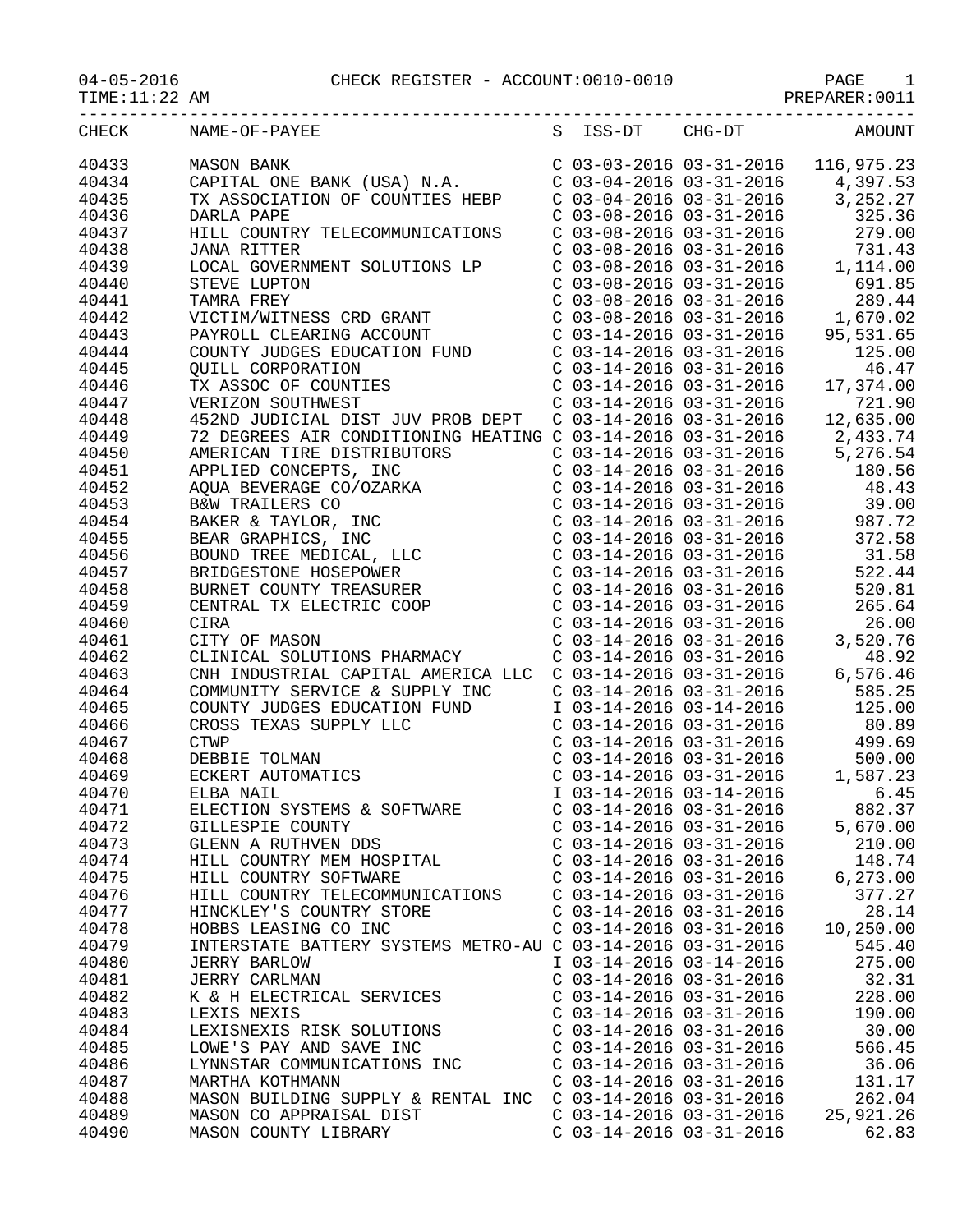04-05-2016 CHECK REGISTER - ACCOUNT:0010-0010 PAGE 2

PAGE 2<br>PREPARER:0011

-----------------------------------------------------------------------------------

| <b>CHECK</b>   | NAME-OF-PAYEE                                                                                                                                                                                                                                      | S | ISS-DT                    | CHG-DT                                                                                                                                                                                                                                                                                                                         | <b>AMOUNT</b>                                                                                                                             |
|----------------|----------------------------------------------------------------------------------------------------------------------------------------------------------------------------------------------------------------------------------------------------|---|---------------------------|--------------------------------------------------------------------------------------------------------------------------------------------------------------------------------------------------------------------------------------------------------------------------------------------------------------------------------|-------------------------------------------------------------------------------------------------------------------------------------------|
| 40491          | MASON COUNTY PUBLISHING CO INC                                                                                                                                                                                                                     |   |                           | $\begin{array}{lll} \text{C} & 03-14-2016 & 03-31-2016 \\ \text{C} & 03-14-2016 & 03-31-2016 & 1 \end{array},$                                                                                                                                                                                                                 | 146.00                                                                                                                                    |
| 40492          | MASON COUNTY ROAD DEPT                                                                                                                                                                                                                             |   |                           |                                                                                                                                                                                                                                                                                                                                | 1,044.34                                                                                                                                  |
| 40493          | MASON FEED STORE INC                                                                                                                                                                                                                               |   |                           | $C$ 03-14-2016 03-31-2016                                                                                                                                                                                                                                                                                                      | 62.25                                                                                                                                     |
| 40494          |                                                                                                                                                                                                                                                    |   |                           | $C$ 03-14-2016 03-31-2016                                                                                                                                                                                                                                                                                                      | 1,838.07                                                                                                                                  |
| 40495          | MCCREARY VESELKA BRAGG & ALLEN<br>MICHELLE CHAPMAN                                                                                                                                                                                                 |   |                           | $C$ 03-14-2016 03-31-2016                                                                                                                                                                                                                                                                                                      | 200.00                                                                                                                                    |
| 40496          | MURR LAW OFFICE, P.L.L.C.                                                                                                                                                                                                                          |   |                           |                                                                                                                                                                                                                                                                                                                                |                                                                                                                                           |
| 40497          | NORTHSTAR HILL COUNTRY HOMES LLC                                                                                                                                                                                                                   |   |                           |                                                                                                                                                                                                                                                                                                                                | I 03-14-2016 03-14-2016 752.50<br>C 03-14-2016 03-31-2016 25,399.20                                                                       |
| 40498          |                                                                                                                                                                                                                                                    |   |                           |                                                                                                                                                                                                                                                                                                                                |                                                                                                                                           |
| 40499          |                                                                                                                                                                                                                                                    |   |                           |                                                                                                                                                                                                                                                                                                                                | $\begin{array}{cccc} \texttt{I} & 03-14-2016 & 03-14-2016 & & 2,000.00 \\ \texttt{C} & 03-14-2016 & 03-31-2016 & & 41.08 \end{array}$     |
| 40500          |                                                                                                                                                                                                                                                    |   |                           | $C$ 03-14-2016 03-31-2016                                                                                                                                                                                                                                                                                                      | 674.73                                                                                                                                    |
| 40501          |                                                                                                                                                                                                                                                    |   |                           | $C$ 03-14-2016 03-31-2016                                                                                                                                                                                                                                                                                                      | 645.45                                                                                                                                    |
| 40502          |                                                                                                                                                                                                                                                    |   |                           | $C$ 03-14-2016 03-31-2016                                                                                                                                                                                                                                                                                                      | 364.01                                                                                                                                    |
| 40503          | PAM CLARK<br>PATTI GROTE<br>PHYSIO-CONTROL INC<br>PROSOURCE SPECIALTIES LLC<br>QUILL CORPORATION<br>RED DOOR BED & BREAKFAST                                                                                                                       |   |                           | $C$ 03-14-2016 03-31-2016                                                                                                                                                                                                                                                                                                      |                                                                                                                                           |
| 40504          | SCRIPT SHOPPE                                                                                                                                                                                                                                      |   |                           | $C$ 03-14-2016 03-31-2016                                                                                                                                                                                                                                                                                                      | 70.00<br>36.60                                                                                                                            |
|                | SETON MEDICAL CENTER WILLIAMSON                                                                                                                                                                                                                    |   |                           | C 03-14-2016 03-31-2016<br>C 03-14-2016 03-31-2016 9                                                                                                                                                                                                                                                                           | 9,864.71                                                                                                                                  |
| 40505          |                                                                                                                                                                                                                                                    |   |                           |                                                                                                                                                                                                                                                                                                                                |                                                                                                                                           |
| 40506          |                                                                                                                                                                                                                                                    |   |                           |                                                                                                                                                                                                                                                                                                                                | $C$ 03-14-2016 03-31-2016 50.00<br>$C$ 03-14-2016 03-31-2016 11,214.00                                                                    |
| 40507          |                                                                                                                                                                                                                                                    |   |                           |                                                                                                                                                                                                                                                                                                                                |                                                                                                                                           |
| 40508          |                                                                                                                                                                                                                                                    |   |                           |                                                                                                                                                                                                                                                                                                                                | C $03-14-2016$ $03-31-2016$ 4,050.75                                                                                                      |
| 40509          |                                                                                                                                                                                                                                                    |   |                           |                                                                                                                                                                                                                                                                                                                                |                                                                                                                                           |
| 40510          |                                                                                                                                                                                                                                                    |   |                           |                                                                                                                                                                                                                                                                                                                                |                                                                                                                                           |
| 40511          |                                                                                                                                                                                                                                                    |   |                           |                                                                                                                                                                                                                                                                                                                                | C 03-14-2016 03-31-2016 1, 333.78<br>C 03-14-2016 03-31-2016 27.39<br>C 03-14-2016 03-31-2016 257.37<br>C 03-14-2016 03-31-2016 1, 035.00 |
| 40512          |                                                                                                                                                                                                                                                    |   |                           |                                                                                                                                                                                                                                                                                                                                |                                                                                                                                           |
| 40513          |                                                                                                                                                                                                                                                    |   |                           | $C$ 03-14-2016 03-31-2016                                                                                                                                                                                                                                                                                                      | 195.04                                                                                                                                    |
| 40514          |                                                                                                                                                                                                                                                    |   |                           |                                                                                                                                                                                                                                                                                                                                |                                                                                                                                           |
| 40515          |                                                                                                                                                                                                                                                    |   |                           |                                                                                                                                                                                                                                                                                                                                | C 03-14-2016 03-31-2016 681.42<br>C 03-14-2016 03-31-2016 113.45<br>C 03-14-2016 03-31-2016 1,171.07<br>C 03-14-2016 03-31-2016 42.80     |
| 40516          |                                                                                                                                                                                                                                                    |   |                           |                                                                                                                                                                                                                                                                                                                                |                                                                                                                                           |
| 40517          |                                                                                                                                                                                                                                                    |   |                           |                                                                                                                                                                                                                                                                                                                                |                                                                                                                                           |
| 40518          | SETON MEDICAL CENTER WILLIAMSON<br>SETON MEDICAL CENTER WILLIAMSON<br>STEVE B TOONE DBA<br>STROEHER & SON, INC.<br>THE GREEN HOUSE<br>THE GREEN HOUSE<br>TRI-STAR SERVICES<br>TRI-STAR SERVICES<br>TRI-STAR SERVICES<br>TRI-STAR SERVICES<br>TRI-S |   |                           | $C$ 03-14-2016 03-31-2016                                                                                                                                                                                                                                                                                                      | 450.01                                                                                                                                    |
| 40519          |                                                                                                                                                                                                                                                    |   |                           | $\begin{array}{llll} \text{C} & 03\text{--}14\text{--}2016 & 03\text{--}31\text{--}2016 \\ \text{C} & 03\text{--}14\text{--}2016 & 03\text{--}31\text{--}2016 & 1 \\ \text{C} & 03\text{--}15\text{--}2016 & 03\text{--}31\text{--}2016 & \\ \text{C} & 03\text{--}17\text{--}2016 & 03\text{--}31\text{--}2016 & \end{array}$ | 369.72                                                                                                                                    |
| 40520          |                                                                                                                                                                                                                                                    |   |                           |                                                                                                                                                                                                                                                                                                                                | 1,305.00                                                                                                                                  |
| 40521          |                                                                                                                                                                                                                                                    |   |                           |                                                                                                                                                                                                                                                                                                                                | 8.00                                                                                                                                      |
| 40522          |                                                                                                                                                                                                                                                    |   |                           |                                                                                                                                                                                                                                                                                                                                | 176.24                                                                                                                                    |
| 40523          |                                                                                                                                                                                                                                                    |   |                           | $C$ 03-18-2016 03-31-2016                                                                                                                                                                                                                                                                                                      | 112.32                                                                                                                                    |
| 40524          |                                                                                                                                                                                                                                                    |   |                           | $C$ 03-18-2016 03-31-2016                                                                                                                                                                                                                                                                                                      | 346.68                                                                                                                                    |
| 40525          |                                                                                                                                                                                                                                                    |   |                           | C 03-21-2016 03-31-2016<br>C 03-21-2016 03-31-2016<br>C 03-23-2016 03-31-2016 2                                                                                                                                                                                                                                                | 156.00                                                                                                                                    |
| 40526          |                                                                                                                                                                                                                                                    |   |                           |                                                                                                                                                                                                                                                                                                                                | 119.30                                                                                                                                    |
| 40527          |                                                                                                                                                                                                                                                    |   |                           |                                                                                                                                                                                                                                                                                                                                | 2,400.00                                                                                                                                  |
| 40528          | AMERICAN ASSOC OF NOTARIES                                                                                                                                                                                                                         |   |                           | $I$ 03-28-2016 03-28-2016                                                                                                                                                                                                                                                                                                      | 85.94                                                                                                                                     |
| 40529          | AR MANAGEMENT & SOLUTIONS LLC                                                                                                                                                                                                                      |   |                           | I 03-28-2016 03-28-2016                                                                                                                                                                                                                                                                                                        | 486.26                                                                                                                                    |
| 40530          | AVFUEL CORPORATION                                                                                                                                                                                                                                 |   | I 03-28-2016 03-28-2016   |                                                                                                                                                                                                                                                                                                                                | 3,486.07                                                                                                                                  |
| 40531          | BAKER & TAYLOR, INC                                                                                                                                                                                                                                |   | I 03-28-2016 03-28-2016   |                                                                                                                                                                                                                                                                                                                                | 158.43                                                                                                                                    |
| 40532          | BROAD REACH                                                                                                                                                                                                                                        |   | I 03-28-2016 03-28-2016   |                                                                                                                                                                                                                                                                                                                                | 434.72                                                                                                                                    |
| 40533          | CATERPILLAR FINANCIAL SERVICES CORP I 03-28-2016 03-28-2016                                                                                                                                                                                        |   |                           |                                                                                                                                                                                                                                                                                                                                | 3,619.65                                                                                                                                  |
| 40534          | CENTURYLINK QCC                                                                                                                                                                                                                                    |   | I 03-28-2016 03-28-2016   |                                                                                                                                                                                                                                                                                                                                | 69.71                                                                                                                                     |
| 40535          | CIRA                                                                                                                                                                                                                                               |   | I 03-28-2016 03-28-2016   |                                                                                                                                                                                                                                                                                                                                | 26.00                                                                                                                                     |
| 40536          | CROSS TEXAS SUPPLY LLC                                                                                                                                                                                                                             |   | $C$ 03-28-2016 03-31-2016 |                                                                                                                                                                                                                                                                                                                                | 49.68                                                                                                                                     |
| 40537          | <b>DEMCO</b>                                                                                                                                                                                                                                       |   | I 03-28-2016 03-28-2016   |                                                                                                                                                                                                                                                                                                                                | 79.45                                                                                                                                     |
| 40538          | DOLLAR GENERAL-CHARGED SALES                                                                                                                                                                                                                       |   | I 03-28-2016 03-28-2016   |                                                                                                                                                                                                                                                                                                                                | 69.40                                                                                                                                     |
| 40539          | ECKERT AUTOMATICS                                                                                                                                                                                                                                  |   | $C$ 03-28-2016 03-31-2016 |                                                                                                                                                                                                                                                                                                                                | 199.08                                                                                                                                    |
|                |                                                                                                                                                                                                                                                    |   | I 03-28-2016 03-28-2016   |                                                                                                                                                                                                                                                                                                                                |                                                                                                                                           |
| 40540<br>40541 | GUMDROP BOOKS<br>$HI-LINE$                                                                                                                                                                                                                         |   | I 03-28-2016 03-28-2016   |                                                                                                                                                                                                                                                                                                                                | 463.45<br>254.32                                                                                                                          |
|                |                                                                                                                                                                                                                                                    |   |                           |                                                                                                                                                                                                                                                                                                                                |                                                                                                                                           |
| 40542          | I C S JAIL SUPPLIES INC                                                                                                                                                                                                                            |   | $C$ 03-28-2016 03-31-2016 |                                                                                                                                                                                                                                                                                                                                | 207.86                                                                                                                                    |
| 40543          | JOHN GRIFFITH                                                                                                                                                                                                                                      |   | I 03-28-2016 03-28-2016   |                                                                                                                                                                                                                                                                                                                                | 403.02                                                                                                                                    |
| 40544          | K & H ELECTRICAL SERVICES                                                                                                                                                                                                                          |   | $C$ 03-28-2016 03-31-2016 |                                                                                                                                                                                                                                                                                                                                | 75.00                                                                                                                                     |
| 40545          | KATHRYN MARTIN DBA                                                                                                                                                                                                                                 |   | $C$ 03-28-2016 03-31-2016 |                                                                                                                                                                                                                                                                                                                                | 427.50                                                                                                                                    |
| 40546          | KERR COUNTY CLERK                                                                                                                                                                                                                                  |   | I 03-28-2016 03-28-2016   |                                                                                                                                                                                                                                                                                                                                | 354.00                                                                                                                                    |
| 40547          | KNOW BUDDY RESOURCES                                                                                                                                                                                                                               |   | I 03-28-2016 03-28-2016   |                                                                                                                                                                                                                                                                                                                                | 274.60                                                                                                                                    |
| 40548          | LUCIO MORA                                                                                                                                                                                                                                         |   | $C$ 03-28-2016 03-31-2016 |                                                                                                                                                                                                                                                                                                                                | 1,275.00                                                                                                                                  |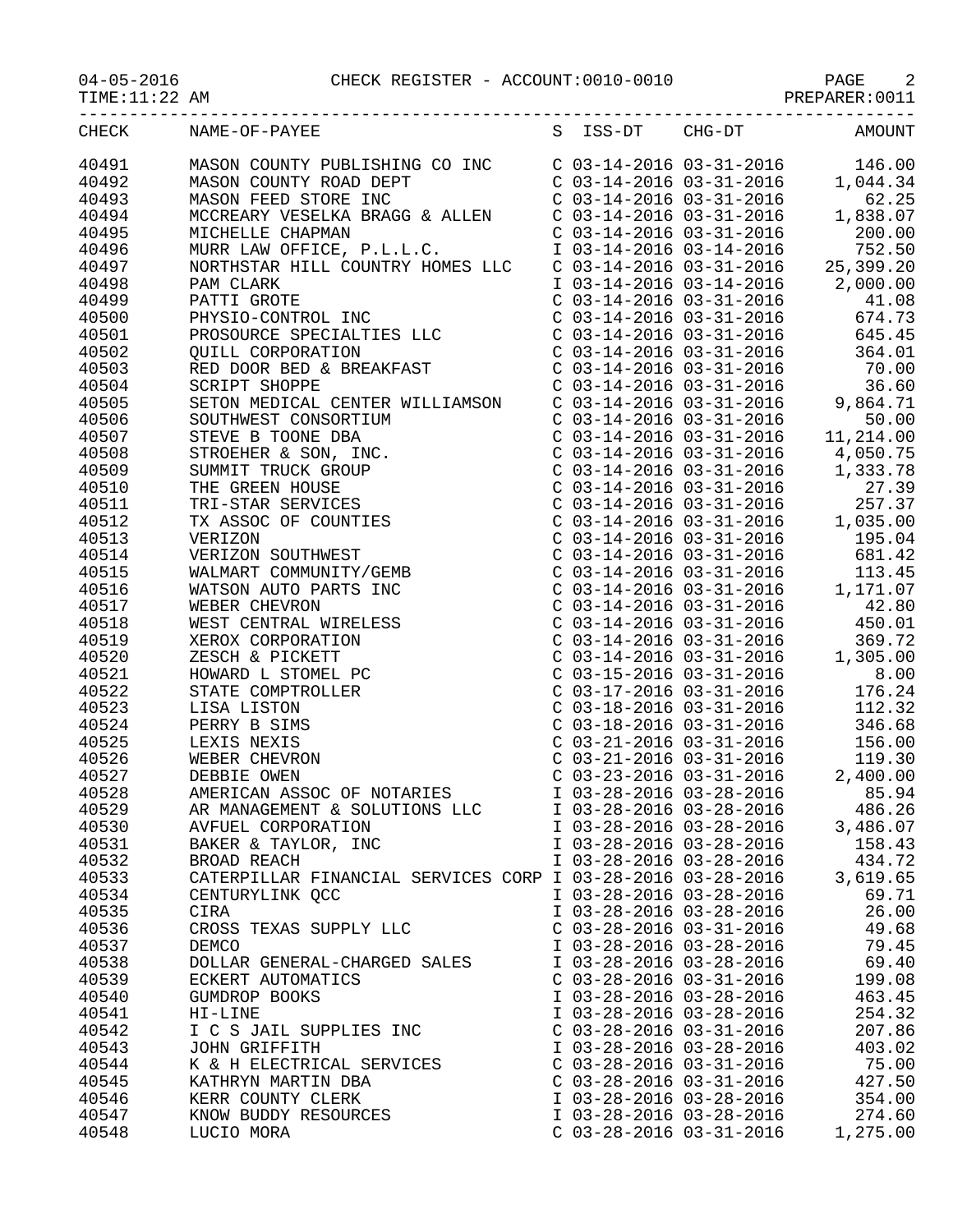04-05-2016 CHECK REGISTER - ACCOUNT:0010-0010 PAGE 3

| 04-05-2016 |  |
|------------|--|
|------------|--|

TIME:11:22 AM PREPARER:0011

| CHECK | NAME-OF-PAYEE                                                                                                                                    |                         | S ISS-DT CHG-DT           | AMOUNT                              |
|-------|--------------------------------------------------------------------------------------------------------------------------------------------------|-------------------------|---------------------------|-------------------------------------|
| 40549 | LYNNSTAR COMMUNICATIONS INC                                                                                                                      |                         |                           | I 03-28-2016 03-28-2016 46.06       |
| 40550 | MARTHA KOTHMANN                                                                                                                                  |                         |                           | I 03-28-2016 03-28-2016 145.32      |
| 40551 | MASON BUILDING SUPPLY & RENTAL INC                                                                                                               |                         | I 03-28-2016 03-28-2016   | 8.19                                |
| 40552 | MASON CNTY TAX ASSESSOR-COLLECTOR                                                                                                                |                         | I 03-28-2016 03-28-2016   | 30.00                               |
| 40553 |                                                                                                                                                  |                         |                           | $C$ 03-28-2016 03-31-2016 15,000.00 |
| 40554 |                                                                                                                                                  |                         | $C$ 03-28-2016 03-31-2016 | 277.09                              |
| 40555 | MASON COUNTY LIBRARY<br>MASON SHORT STOP<br>MICAH WALKER<br>OVERDRIVE INC<br>PARTS PLUS<br>PATTI GROTE<br>QUILL CORPORATION<br>REBEKAH WHITWORTH |                         | $C$ 03-28-2016 03-31-2016 | 1,931.13                            |
| 40556 |                                                                                                                                                  |                         | I 03-28-2016 03-28-2016   | 143.86                              |
| 40557 |                                                                                                                                                  |                         | I 03-28-2016 03-28-2016   | 12.95                               |
| 40558 |                                                                                                                                                  |                         | I 03-28-2016 03-28-2016   | 31.67                               |
| 40559 |                                                                                                                                                  |                         | I 03-28-2016 03-28-2016   | 184.01                              |
| 40560 |                                                                                                                                                  |                         | I 03-28-2016 03-28-2016   | 72.15                               |
| 40561 | RED DOOR BED AND BREAKFAST                                                                                                                       |                         | I 03-28-2016 03-28-2016   | 70.00                               |
| 40562 | TEXAS ASSN OF COUNTIES                                                                                                                           |                         | I 03-28-2016 03-28-2016   | 145.00                              |
| 40563 | THE LIBRARY STORE, INC.                                                                                                                          |                         | I 03-28-2016 03-28-2016   | 261.17                              |
| 40564 |                                                                                                                                                  |                         | I 03-28-2016 03-28-2016   | 237.79                              |
| 40565 | USOXO<br>VERIZON SOUTHWEST<br>WEBER CHEVRON                                                                                                      |                         | $C$ 03-28-2016 03-31-2016 | 265.38                              |
| 40566 |                                                                                                                                                  |                         | $C$ 03-28-2016 03-31-2016 | 7.00                                |
| 40567 | WEST CENTRAL WIRELESS<br>CTWP<br>MATT ANDREWS                                                                                                    |                         | C 03-28-2016 03-31-2016   | 845.75                              |
| 40568 |                                                                                                                                                  |                         | I 03-28-2016 03-28-2016   | 320.14                              |
| 40569 |                                                                                                                                                  |                         | I 03-28-2016 03-28-2016   | 128.74                              |
| 40570 | PAYROLL CLEARING ACCOUNT                                                                                                                         |                         | $C$ 03-30-2016 03-31-2016 | 126,584.00                          |
| 40571 | TDCAA                                                                                                                                            |                         | I 03-31-2016 03-31-2016   | 275.00                              |
| 40572 | AMERITAS LIFE INSURANCE CO                                                                                                                       |                         | I 03-31-2016 03-31-2016   | 20.40                               |
| 40573 | TX ASSOCIATION OF COUNTIES HEBP                                                                                                                  |                         | I 03-31-2016 03-31-2016   | 2,709.54                            |
| 40574 | CAPITAL ONE BANK (USA) N.A.                                                                                                                      | I 03-31-2016 03-31-2016 |                           | 1,813.75                            |
|       |                                                                                                                                                  |                         |                           |                                     |